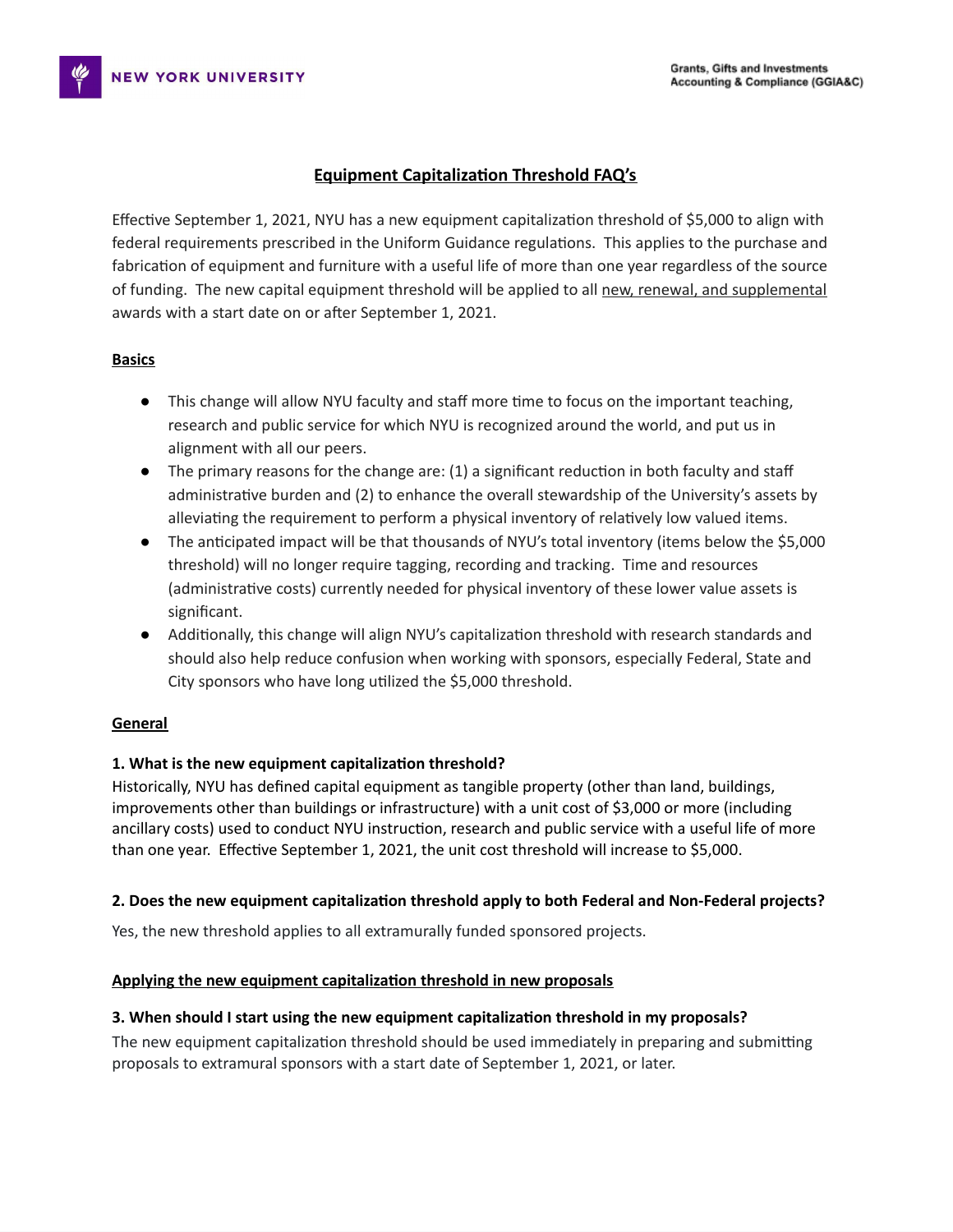### **Submitted proposals**

## **4. My application was previously submitted with an equipment capitalization threshold of \$3,000, before the notification of the new threshold. Will this rate be honored even though the new rate agreement specifies a higher threshold effective 9/1/2021?**

Yes, proposals previously submitted and approved at the \$3,000 equipment capitalization threshold will be honored for the initial award period or competitive segment, which is a period of years approved by the sponsor at the time of the award. However, in some cases, a sponsor may allow the new equipment capitalization threshold and/or may provide additional funding to support the added cost. Contact your Project Officer in the Office of [Sponsored](https://www.nyu.edu/research/resources-and-support-offices/sponsored-programs/contacts/team-assignments.html) Programs or your Financial Analyst in [Sponsored](https://www.nyu.edu/research/resources-and-support-offices/sponsored-programs-administration-handbook/spa-contacts.html) Programs [Administration](https://www.nyu.edu/research/resources-and-support-offices/sponsored-programs-administration-handbook/spa-contacts.html) for guidance.

#### **Applying the new equipment capitalization threshold to existing awards**

## **5. How will the new equipment capitalization threshold be applied to existing Awards with award start date prior to 9/1/2021?**

Existing awards, non-competing renewals and supplemental funding *(Funds 24/25/72)* with a start date **prior to 9/1/2021** will be considered **'exempt awards'** to accommodate those awards that budgeted for capital equipment at the lower equipment capitalization threshold. Budgetary items currently in effect on active awards will remain in effect until the end of the current competitive segment. A competitive segment is a period of years approved by the sponsor at the time of the award.

Any equipment purchases between \$3,000-\$4,999 on 'exempt awards' will constitute supplies and should be charged to the newly established **account 62315-Grant Cap Threshold.** All new and existing purchase orders on exempt awards that will incur equipment charges between \$3,000-\$4,999 should be assigned account 62315.

The use of this account will ensure no Facilities & Administrative costs will be assessed; activity is separately tracked and not to be commingled with the capital equipment accounts.

Account 62315 will eventually be phased out and should only be used until the exempt awards expire.

**6. How will the equipment capitalization threshold be applied to existing federal multi-year contracts?** Federal contracts will continue with the current equipment capitalization threshold until the end of the period of performance as specified in the agreement. In other words, if the contract defines a specific equipment capitalization threshold is locked into the agreement, the specified amount will continue.

#### **7. How will the equipment capitalization threshold be applied to existing Non-Federal projects?**

The equipment capitalization threshold approved by the sponsor at the time of award will continue for the remainder of the award period.

#### **8. What is an 'exempt award' and how do I know whether my award is an 'exempt award'?**

"Exempt awards" are those that continue to use the \$3,000 capital equipment threshold beyond September 1, 2021 because the award has an approved start date prior to September 1, 2021.

Please contact your Project Officer in the Office of [Sponsored](https://www.nyu.edu/research/resources-and-support-offices/sponsored-programs/contacts/team-assignments.html) Programs or your [Financial](https://www.nyu.edu/research/resources-and-support-offices/sponsored-programs-administration-handbook/spa-contacts.html) Analyst in Sponsored Programs [Administration](https://www.nyu.edu/research/resources-and-support-offices/sponsored-programs-administration-handbook/spa-contacts.html) for questions related to the application of equipment capitalization threshold in a particular proposal or award.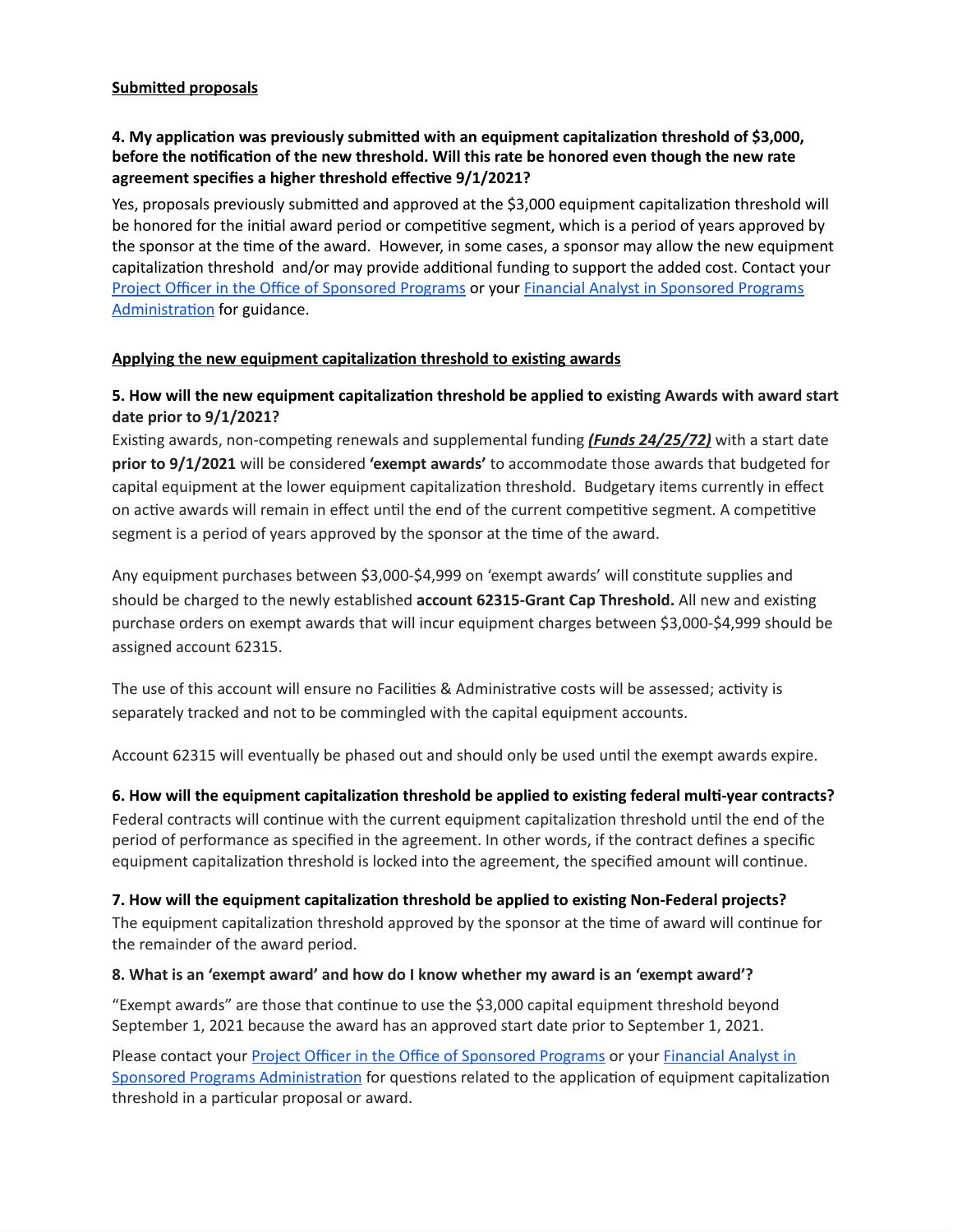### **Awards made with start dates after 9/1/21**

# **9. How will the new equipment capitalization threshold be applied to new, competing renewal and supplement awards with an award start date on or after 9/1/2021?**

Awards for new, competing renewal and supplemental funding with an approval/awarded date **on or after 9/1/21** will be subject to the new equipment capitalization threshold of \$5,000, except where referenced above for "exempt awards".

Purchase orders submitted for capital equipment of \$5,000 or higher should utilize the existing capital equipment accounts as listed below:

- 62310 Lab Eqpt over Cap Threshold
- 62320 Eqpt & Furniture over Cap Threshold
- 62340 Computer over Cap Threshold
- 62345 Network over Cap Threshold
- 62347 Software over Cap Threshold

Sponsors are required to use the capitalization equipment threshold in place at the time the award is made. A higher equipment capitalization threshold may necessitate preparation of a revised budget with additional funds (or supplement) from the sponsor to derive a new total award amount using the same direct cost amount.

If the budget and/or award for some reason do not reflect the new threshold, OSP, when reviewing the award, will confirm options with the sponsor to adjust the award inclusive of requesting additional costs. If you have questions, please contact your Project Officer in the Office of [Sponsored](https://www.nyu.edu/research/resources-and-support-offices/sponsored-programs/contacts/team-assignments.html) Programs or your Financial Analyst in Sponsored Programs [Administration](https://www.nyu.edu/research/resources-and-support-offices/sponsored-programs-administration-handbook/spa-contacts.html).

# **Facilities and Administrative (F&A) Costs**

# **10. My lab is heavily involved in fabricating equipment. Will I continue to exclude equipment fabrication costs from the F&A base when the total of those fabrication costs is \$5,000 or more?**

Yes, when equipment fabrication costs a total \$5,000 or more, those costs are excluded from F&A.

# **11. How will this change be reflected in the financial system (FAME)?**

F&A costs must be calculated on all non-capital equipment and supplies with an acquisition cost **under \$5,000**, except where indicated above for 'exempt awards'. The financial system (FAME) is already set up with indirect cost base codes to inform the correct application of F&A.

When F&A is calculated, it is applied to those direct cost object codes that are subject to the F&A base. The base code for Modified Total Direct Costs (MTDC) will be changed to reflect that equipment costs under \$5,000 for 'exempt awards' are not charged F&A. Only tangible items of personal property (greater or equal to \$5,000) that meet the NYU definition of equipment should be classified with an equipment object code.

### **12. My sponsor is industry (for profit company) and does not indicate which direct costs are to be excluded from the base. Do I exclude equipment costing \$5,000 or more (using the MDTC base)?**

No. Unless an industry sponsor specifically publishes which F&A base to use and/or which direct costs must be excluded from F&A, you should use the Total Direct Cost (TDC) as the base.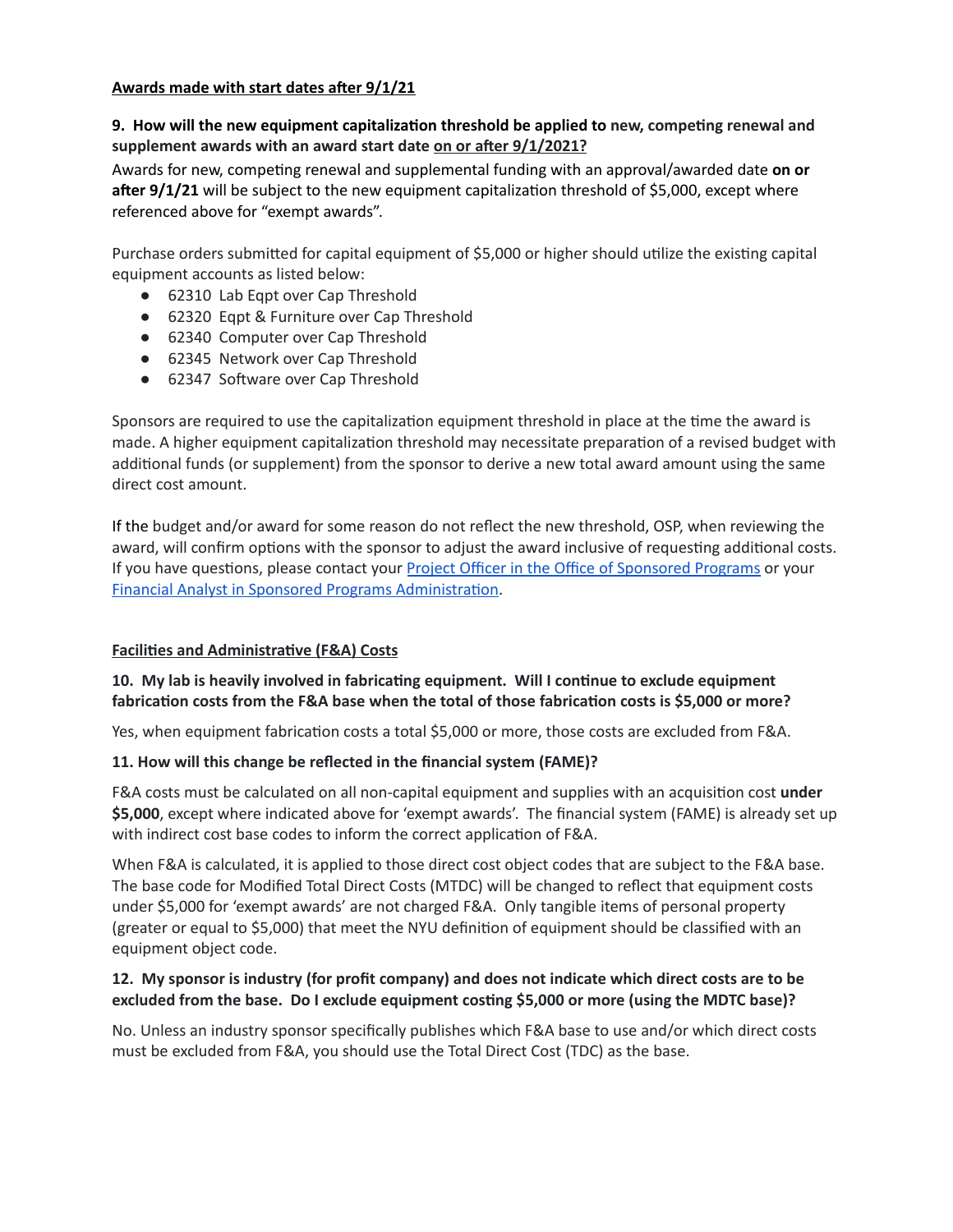# **13. My research requires microscopes and computers that cost around \$4,000 each, how do I fully budget going forward?**

If the budget is prepared and submitted to the sponsor on or after September 1, 2021, the cost of the microscopes and computers must be reflected in supplies using a supply object code and accounted for by including as direct cost, to which F&A will be assessed. For more information on F&A base exclusion, please see the NYU F&A [webpage.](https://www.nyu.edu/research/resources-and-support-offices/sponsored-programs/proposal-development/nyu-administrative-information-for-proposal-preparation/f-and-a-salary.html)

# **Other**

### **14. How does this change compare to NYU peer institutions?**

This change will bring NYU in line with the \$5,000 capitalization threshold that our peer institutions have implemented over the past 7 years. All our top 25 research peers use the \$5,000 threshold.

### **15. How does this change affect non-sponsored budgets** *(Operating, Discretionary & Gifts)*

Equipment purchases on non-sponsored funds such as operating, discretionary and gift funds that are below the \$5,000 threshold are considered supplies and should be charged to the respective supply/equipment (non-capital) account depending on the nature of the item purchased. Purchases below the \$5,000 threshold on non-sponsored funds should not be charged to account 62315 or to any capital equipment accounts.

Please update existing purchase orders to the correct expense account if the cost of the item falls below \$5,000.

## **16. What determines the treatment of an equipment item during the transition in FY22: the date of the purchase order; the date of receipt; or the date of payment?**

The invoice date and account code will determine which threshold will apply. The \$3,000 threshold will apply provided the purchase order is updated to reflect account 62315 for equipment charges of \$3,000-\$4,999. Equipment costs of \$5,000 or higher should continue to use the capital equipment account code(s). NYU will continue to depreciate these items until they are fully depreciated or disposed of (asset retirement), then remove them from the inventory system.

Purchase orders executed on or after September, 2021 will be subject to the new \$5,000 threshold.

# **17. What financial accounting changes will occur beginning in FY22 (September 1, 2021 - August 31, 2022)?**

Equipment purchases with costs between \$3,000 to \$4,999 will now be included as operating expenses rather than depreciable assets.

#### **18. Will this change affect the construction of new buildings?**

This change will not affect the University's capital construction threshold, but may affect the overall construction project budget. After September 1, 2021, equipment purchases with costs between \$3,000 and \$4,999 (that were previously budgeted as capital purchases), will become operating expenditures.

# 19. If I would like to schedule a consultation with a subject matter expert or have someone visit my **department meeting to disseminate this information, who should I contact?**

Please contact us  $(ca.datareporting@nyu.edu)$  $(ca.datareporting@nyu.edu)$  if you would like more information.